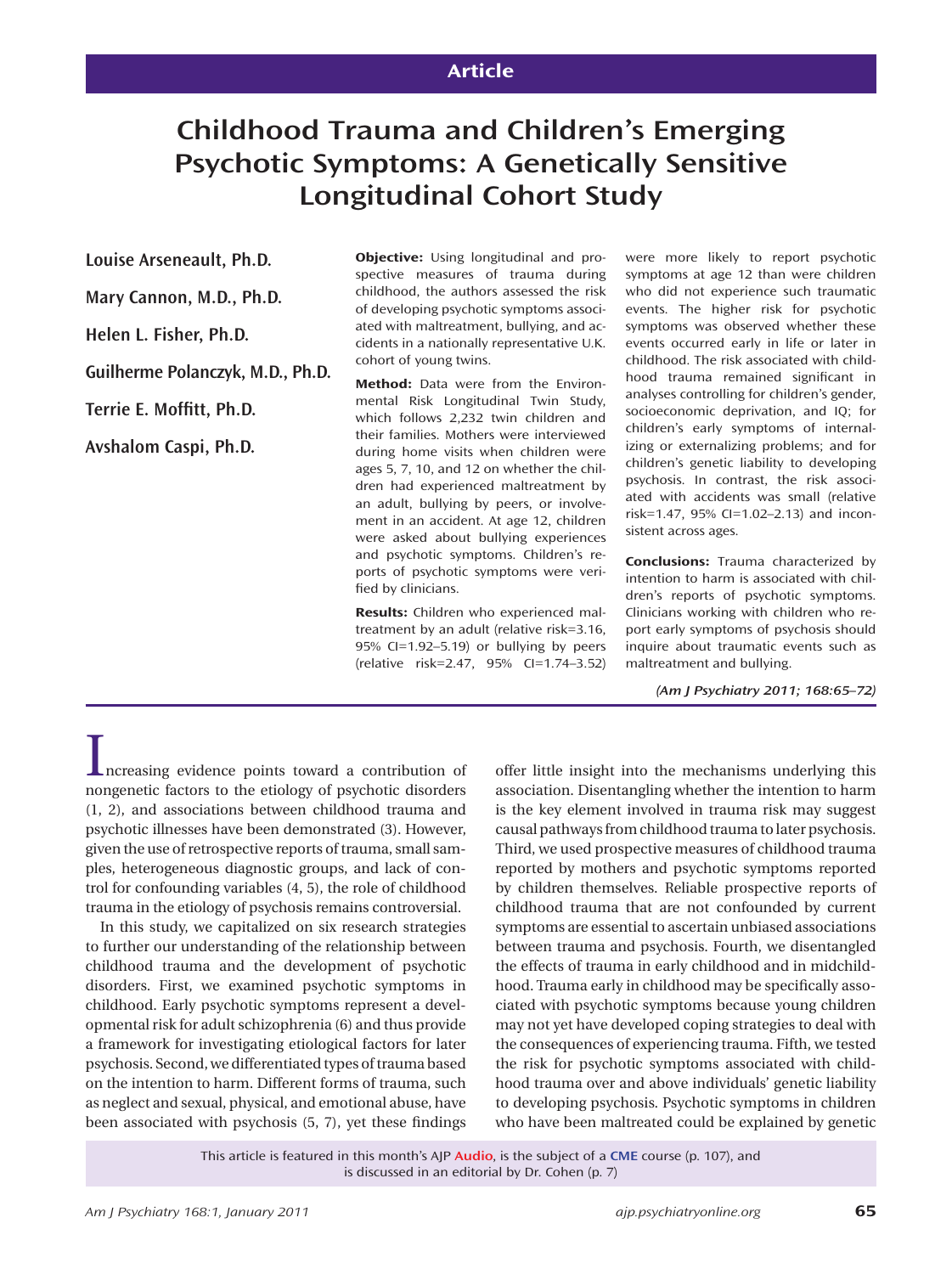effects such as passive and evocative gene-environment correlations (8). Passive gene-environment correlations may come about if parents who suffer from psychotic illnesses pass on to their offspring genes involved in psychosis and also expose their children to harmful experiences. Evocative gene-environment correlations may occur if children with a genetic liability to psychotic symptoms evoke harmful experiences from their environment. Sixth, we investigated whether childhood trauma moderates the effect of children's genetic vulnerability for developing psychotic symptoms early in life. Experiencing trauma in childhood could interact with children's genetic susceptibility to increase their risk of developing early signs of psychosis.

Using prospective measures of trauma (maltreatment, bullying, and accidents) collected repeatedly across 7 years, we examined the risk of developing psychotic symptoms in childhood associated with early life trauma in a nationally representative U.K. cohort of twins.

## **Method**

#### *Participants*

Participants were members of the Environmental Risk Longitudinal Twin Study (E-Risk), which tracks the development of a nationally representative birth cohort of 2,232 British children. The sample was drawn from a larger birth register of twins born in England and Wales in 1994 and 1995 (9). Briefly, the E-Risk sample was constructed in 1999 and 2000, when 1,116 families with same-sex 5-year-old twins (93% of those eligible) participated in home-visit assessments. Families were recruited to represent the U.K. population of families with newborns in the 1990s, based on residential location throughout England and Wales and mother's age (older mothers who had twins via assisted reproduction were underselected, and teenage mothers with twins were overselected). We used this sampling to replace high-risk families who were selectively lost to the register via nonresponse and to ensure that the sample would have sufficient numbers of children growing up in high-risk environments. Follow-up home visits were conducted when the children were ages 7, 10, and 12 (participation rates were 98%, 96%, and 96%, respectively).

The sample includes 55% monozygotic twins and 45% dizygotic twins. Parents gave informed consent and children gave assent. Confidentiality was preserved, and the child's general practitioner was notified only when a mother reported that her child was a risk to him- or herself or to others. The Joint South London and Maudsley and the Institute of Psychiatry Research Ethics Committee approved each phase of the study.

#### *Measures*

#### **Psychotic symptoms**

When the children were 12 years old, we assessed psychotic symptoms in a private individual interview conducted by mental health trainees or professionals (10). Interviewers had no prior knowledge about the child. A different staff member interviewed the child's parents. We investigated seven psychotic symptoms related to delusions ("Have you ever believed that you were sent special messages through TV or radio?," "Have you ever felt like you were under the control of some special power?," "Have other people ever read your thoughts?," "Have you ever thought you were being followed or spied on?," "Have you ever known what another person was thinking, even though that person was not

speaking, like read their mind?") and hallucinations ("Have you heard voices that other people cannot hear?," "Have you ever seen something or someone that other people could not see?"). Our item choice was guided by the Dunedin Study's age-11 interview protocol (6) and an instrument prepared for the Avon Longitudinal Study of Parents and Children (11, 12). Our protocol took a conservative approach to designating a child's report as a symptom. First, when a child endorsed any symptom, the interviewer probed using standard prompts designed to discriminate between experiences that were plausibly real (e.g., "I was followed by a man after school") and potential symptoms (e.g., "I was followed by an angel who guards my spirit") and wrote down the child's narrative description of the experience. Interviewers coded each experience 0, 1, or 2, indicating, respectively, "not a symptom," "probable symptom," and "definite symptom." Second, a psychiatrist expert in schizophrenia, a psychologist expert in interviewing children, and a child and adolescent psychiatrist reviewed all the written narratives to confirm the interviewers' codes (but without consulting other data sources about the child or family). Third, because ours was a sample of twins, experiences limited to the twin relationship (e.g., "My twin and I often know what each other are thinking") were coded as "not a symptom."

We created a dichotomous variable representing children who reported no definite psychotic experiences (N=2,002, 94.1%) and those who reported at least one definite psychotic experience (N=125, 5.9%).

#### **Childhood trauma**

We assessed maltreatment by an adult by interviewing mothers with the standardized clinical interview protocol from the Multi-Site Child Development Project (13, 14). The protocol included standardized probe questions, such as "When [name] was a toddler, do you remember any time when [he or she] was disciplined severely enough that [he or she] may have been hurt?" and "Did you worry that you or someone else [such as a babysitter, a relative, or a neighbor] may have harmed or hurt [name] during those years?" Interviewers coded the likelihood that the child had been harmed on the basis of the mothers' narrative. This classification showed intercoder agreement on 90% of ratings (kappa=0.56) in the Dodge et al. study (15) and in ours. On the basis of the mother's report of the severity of discipline and the interviewer's rating of the likelihood that the child had been physically harmed, children were coded as having not been, possibly been, or definitely been physically harmed. For this study, we examined children who experienced definite harm by an adult (coded 1) compared with others (coded 0). In our sample, 64 children (2.9%) were definitely maltreated by age 7, and 62 (2.8%) were maltreated between ages 7 and 12 but not earlier. Under the U.K. Children Act, our responsibility was to secure intervention if maltreatment was current and ongoing. Such intervention on behalf of E-Risk families was carried out with parental cooperation in all but one case.

We assessed bullying by peers during interviews with mothers. We explained to mothers that "someone is being bullied when another child (a) says mean and hurtful things, makes fun, or calls a person mean and hurtful names; (b) completely ignores or excludes someone from their group of friends or leaves them out of things on purpose; (c) hits, kicks, or shoves a person or locks them in a room; (d) tells lies or spreads rumors about them; and (e) other hurtful things like these. We call it bullying when these things happen often and it is difficult for the person being bullied to stop it happening. We do not call it bullying when it is done in a friendly or playful way." With the aid of a Life History Calendar (16), a visual data collection tool for dating life events, mothers indicated whether either twin had been bullied by another child, responding "never," "yes," or "frequent." In a sample of 30 parents who were interviewed twice, between 3 and 6 weeks apart, the test-retest reliability of reports of bullying victimization was 0.87. According to mother reports, 116 children (5.3%) were frequently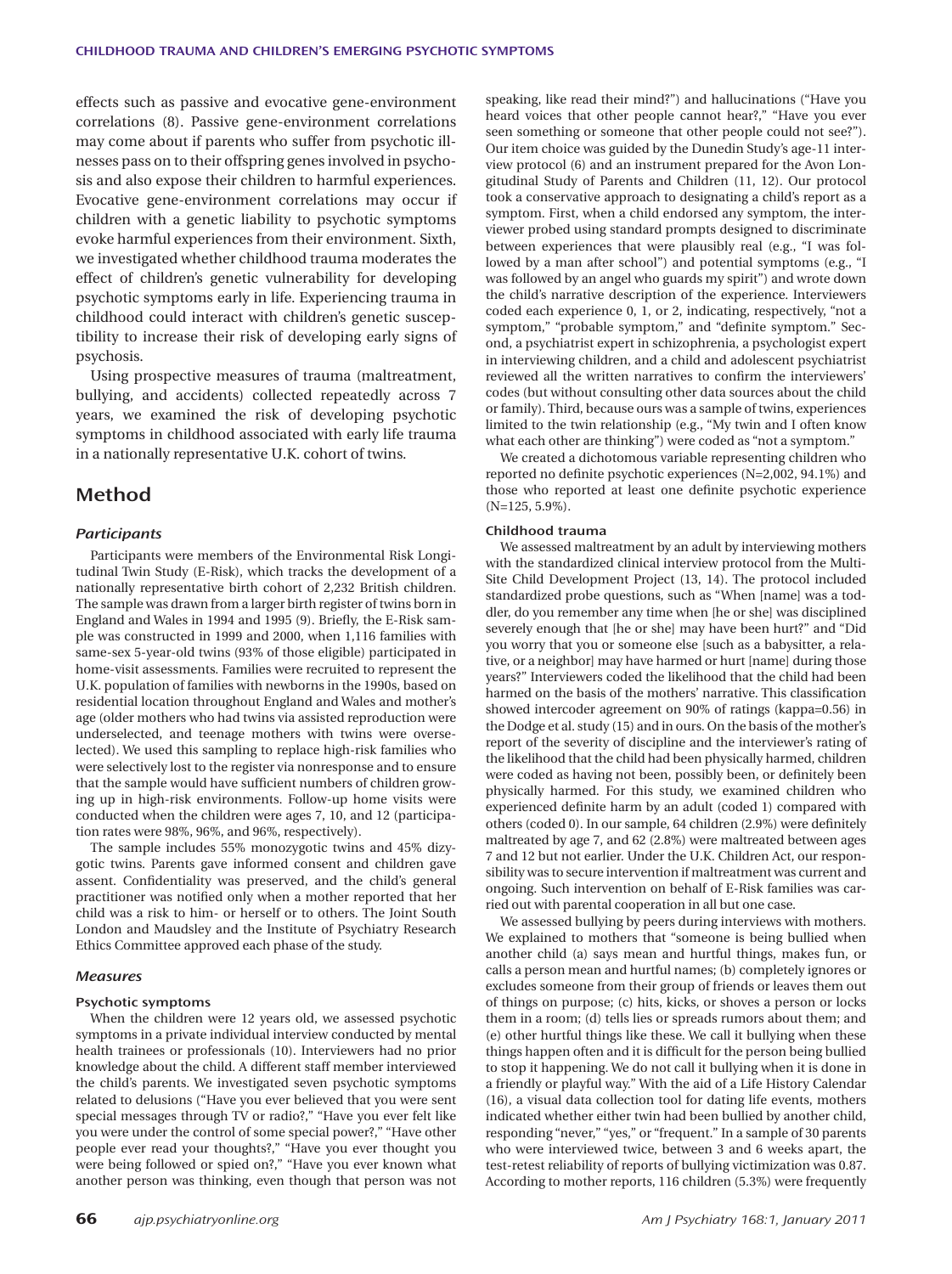bullied by age 7, and 379 (17.4%) were bullied between ages 7 and 12 only.

We also assessed bullying by peers during a private interview with children when they were age 12, using the same definition of bullying we used with mothers. Notes taken by the interviewers were later checked by an independent rater to verify that the events reported could be classified as instances of bullying by looking for evidence of (a) repeated harmful actions (b) between children (c) where there is a power difference between the bully and the victim. A total of 239 children (11.2%) reported frequently being bullied by their peers by age 12.

We assessed accidents during interviews with mothers. Using the Life History Calendar, mothers indicated whether either twin had experienced seriously harmful or frightening accidents. Examples of accidents reported by mothers included instances of children involved in a car crash or a house fire and children being bitten by a dog or otherwise injured. In our sample, 252 children (11.6%) experienced an accident by age 7 and 401 children (18.5%) did between ages 7 and 12.

#### *Confounding Variables*

An index of socioeconomic deprivation at age 5 was constructed from a standardized composite of income, parents' education, and social class. The three socioeconomic deprivation indicators were highly correlated (r values ranged from 0.57 to 0.67, with p values <0.05) and loaded significantly onto one latent factor (factor loadings were 0.80, 0.70, and 0.83 for income, education, and social class, respectively).

Children's IQ at age 5 was individually tested using a short form of the Wechsler Preschool and Primary Scale of Intelligence–Revised (17). Using two subtests (vocabulary and block design), children's IQs were prorated following procedures described by Sattler (18).

Internalizing and externalizing problems at age 5 were assessed using the Child Behavior Checklist (19) for mothers and the Teacher's Report Form (20) for teachers. The instrument was administered to mothers in a face-to-face interview; teachers responded by mail. The reporting period was the 6-month period preceding the interview. The internalizing problems scale is the sum of items in the withdrawn and anxious/depressed subscales, which include items such as "cries a lot," "withdrawn, does not get involved with others," and "worries." Mothers' scores ranged from 0 to 36 (mean=6.70, SD=5.60), and teachers' scores ranged from 0 to 43 (mean=5.43, SD=5.39). The internal consistency reliabilities were 0.84 and 0.85, respectively. The externalizing problems scale is the sum of items from the aggressive and delinquent behavior subscales, which include items such as "argues a lot" and "is cruel or nasty to other people." Mothers' scores ranged from 0 to 55 (mean=12.89, SD=9.14), and teachers' scores ranged from 0 to 59 (mean=5.41, SD=8.10). The internal consistency reliabilities were 0.89 and 0.93. We combined mother and teacher scales by summing the ratings of the two informants.

We assessed maternal history of psychosis using the Diagnostic Interview Schedule for DSM-IV (21), which inquires about characteristic symptoms of schizophrenia: hallucinations, delusions, disorganized speech, grossly disorganized or catatonic behavior, and negative symptoms (avolition, flat affect, alogia). Our interview ruled out symptoms with plausible explanations and symptoms occurring solely under the influence of alcohol or drugs. Women were classified as having a psychosis syndrome if they had hallucinations plus at least two other symptoms as well as evidence of social, occupational, or self-care dysfunction (6). Our goal was not to diagnose clinical schizophrenia but to identify women who endorsed impairing psychotic-like experiences and beliefs, given compelling evidence that psychosis syndromes in the general population are more prevalent than diagnosed cases of psychotic disorders (22).

Genetic risk was computed by selecting, in turn, one twin from each twin pair as the "target twin" and the second twin as the "cotwin" (23, 24). Each twin pair thus was represented in the data

set twice, first with the elder twin as the target and the younger twin as the co-twin, and then with the younger twin as the target and the elder twin as the co-twin. A continuum of genetic risk was computed as a function of zygosity and the presence of psychotic symptoms in the co-twin. Combining information on the co-twin's definite psychotic symptoms with information on the pair's zygosity, the target twin's genetic risk was coded 3 (highest risk) if the monozygotic co-twin had reported at least one definite symptom (N=62, 2.9%). The target twin's genetic risk was coded 2 (high risk) if the dizygotic co-twin reported at least one definite symptom (N=63, 3.0%). The target twin's genetic risk was coded 1 (low risk) if the dizygotic co-twin did not report any definite psychotic symptoms (N=910, 42.6%). Finally, the target twin's genetic risk was coded 0 (lowest risk) if the monozygotic co-twin did not report any definite psychotic symptoms  $(N=1,099, 51.5\%)$ ; this group constituted the comparison group.

#### *Statistical Analysis*

We tested the relationship between childhood trauma and psychotic symptoms in a series of regression models predicting children's psychotic symptoms. The model is a bivariate model to which we subsequently added, in separate steps, gender, IQ, and socioeconomic status; internalizing and externalizing problems; and genetic vulnerabilities. Because each study family contains two children, all statistical analyses were corrected conservatively for the nonindependence of the twin observations by using tests based on the sandwich or Huber/White variance estimator (25) in Stata, version 9.0 (Stata Corp., College Station, Tex.). Application of this technique allows for the relaxation of the assumption of independence of observations by penalizing estimated standard errors and therefore accounting for the dependence in the data due to analyzing sets of twins.

### **Results**

Of the 2,232 twins in the study, 2,143 participated in the age-12 assessment; of these, complete data were available for 2,127 twins. Table 1 presents the associations between childhood trauma across time and by presence or absence of psychotic symptoms at age 12. Three findings stand out. First, all types of trauma were associated with a higher risk for psychotic symptoms at age 12, but the effect was especially strong and consistent across time for trauma characterized by intention to harm. Second, self-reports of being bullied were more strongly associated with psychotic symptoms than were mother reports of bullying. The risk computed from self-reports of being bullied was nearly twice that computed from maternal reports. Third, the associations with psychotic symptoms were not consistent for accidents, which are characterized by unintentional harm. The associations were weaker compared with the two other types of trauma, and they were not consistent across time.

Psychotic symptoms at age 12 were significantly associated with socioeconomic deprivation, lower IQ, early symptoms of psychopathology (internalizing and externalizing problems), and genetic vulnerabilities (Table 2). Childhood trauma with intentional harm was also associated with these confounding variables, whereas accidents were associated with externalizing problems only (Table 3).

Table 4 presents the associations between lifetime childhood trauma and psychotic symptoms at age 12, controlling for confounding variables that could account for the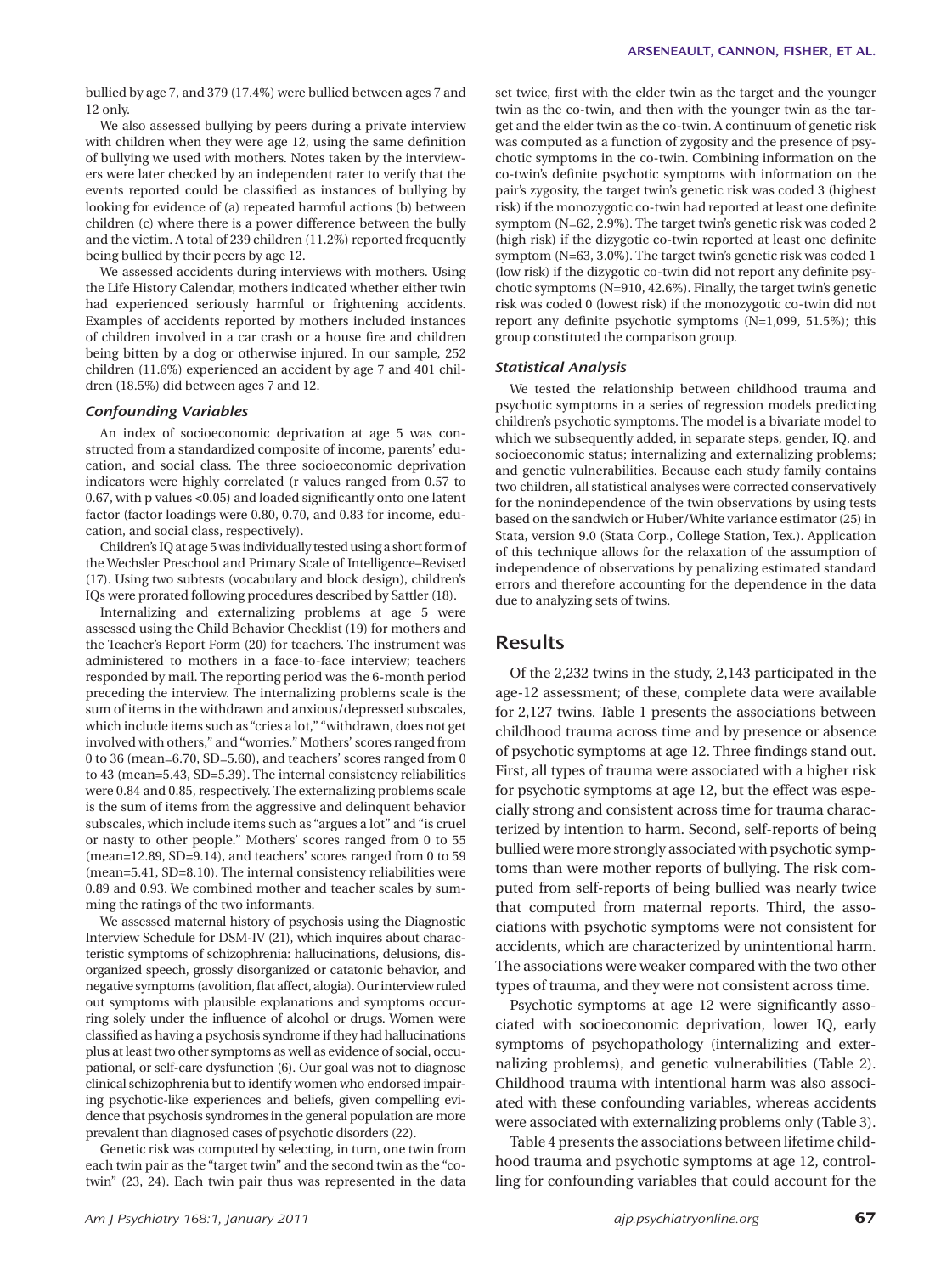#### **TABLE 1. Associations Between Childhood Trauma and Psychotic Symptoms at Age 12 in a Twin Cohort (N=2,127)**

|                             |                                                  | Group         |                                                         |               |                      |               |  |
|-----------------------------|--------------------------------------------------|---------------|---------------------------------------------------------|---------------|----------------------|---------------|--|
|                             | No Definite<br>Psychotic Symptoms<br>$(N=2,002)$ |               | At Least One Definite<br>Psychotic Symptom<br>$(N=125)$ |               |                      |               |  |
| Type of Childhood Trauma    | N                                                | $\frac{0}{0}$ | N                                                       | $\frac{0}{0}$ | <b>Relative Risk</b> | 95% CI        |  |
| Maltreatment by an adult    |                                                  |               |                                                         |               |                      |               |  |
| Onset before age 7          | 51                                               | 2.55          | 12                                                      | 9.60          | 3.48                 | $1.93 - 6.26$ |  |
| Onset between ages 7 and 12 | 50                                               | 2.50          | 8                                                       | 6.40          | 2.44                 | $1.10 - 5.39$ |  |
| Lifetime                    | 101                                              | 5.04          | 20                                                      | 16.00         | 3.16                 | $1.92 - 5.19$ |  |
| Bullying by peers           |                                                  |               |                                                         |               |                      |               |  |
| Mothers' reports            |                                                  |               |                                                         |               |                      |               |  |
| Onset before age 7          | 96                                               | 4.88          | 13                                                      | 10.74         | 2.19                 | $1.25 - 3.83$ |  |
| Onset between ages 7 and 12 | 334                                              | 16.96         | 39                                                      | 32.23         | 2.19                 | $1.50 - 3.20$ |  |
| Lifetime                    | 435                                              | 21.73         | 53                                                      | 42.40         | 2.47                 | $1.74 - 3.52$ |  |
| Children's self-reports     |                                                  |               |                                                         |               |                      |               |  |
| Lifetime                    | 194                                              | 9.70          | 44                                                      | 35.48         | 4.36                 | $3.05 - 6.23$ |  |
| Accidents                   |                                                  |               |                                                         |               |                      |               |  |
| Before age 7                | 220                                              | 11.20         | 18                                                      | 14.88         | 1.36                 | $0.82 - 2.24$ |  |
| Between ages 7 and 12       | 366                                              | 18.64         | 29                                                      | 23.97         | 1.35                 | $0.87 - 2.08$ |  |
| Lifetime                    | 598                                              | 29.87         | 49                                                      | 39.20         | 1.47                 | $1.02 - 2.13$ |  |

#### **TABLE 2. Associations Between Confounding Variables and Psychotic Symptoms at Age 12 in a Twin Cohort (N=2,127)**

|                                        |                            | Group              |                                                         |               |                  |               |
|----------------------------------------|----------------------------|--------------------|---------------------------------------------------------|---------------|------------------|---------------|
| Confounding Variable                   | No Definite<br>$(N=2,002)$ | Psychotic Symptoms | At Least One Definite<br>Psychotic Symptom<br>$(N=125)$ |               | Relative<br>Risk | 95% CI        |
|                                        | $\mathsf{N}$               | $\frac{0}{0}$      | $\mathsf{N}$                                            | $\frac{0}{0}$ |                  |               |
| Individual and socioeconomic factors   |                            |                    |                                                         |               |                  |               |
| Male                                   | 963                        | 48.10              | 71                                                      | 56.80         | 1.39             | $0.95 - 2.03$ |
| Socioeconomic deprivation <sup>a</sup> | 658                        | 32.87              | 53                                                      | 42.40         | 2.33             | $1.38 - 3.91$ |
|                                        | Mean                       | <b>SD</b>          | Mean                                                    | <b>SD</b>     |                  |               |
| IQ                                     | 100.53                     | 14.89              | 93.02                                                   | 14.60         | 0.97             | $0.96 - 0.98$ |
| Psychopathologyb                       |                            |                    |                                                         |               |                  |               |
| Internalizing problems                 | 12.00                      | 8.23               | 14.25                                                   | 9.63          | 1.03             | $1.01 - 1.04$ |
| Externalizing problems                 | 18.08                      | 13.58              | 22.76                                                   | 15.64         | 1.02             | $1.01 - 1.03$ |
|                                        | N                          | $\frac{0}{0}$      | N                                                       | $\frac{0}{0}$ |                  |               |
| Genetic vulnerabilities                |                            |                    |                                                         |               |                  |               |
| Mothers with psychosis syndrome        | 99                         | 5.08               | 14                                                      | 11.67         | 2.28             | $1.25 - 4.18$ |
| Genetic composite risk <sup>c</sup>    |                            |                    |                                                         |               |                  |               |
| Low                                    | 858                        | 42.86              | 49                                                      | 39.20         | 1.35             | $0.90 - 2.02$ |
| High                                   | 48                         | 2.40               | 14                                                      | 11.20         | 5.62             | 2.85-11.12    |
| Highest                                | 44                         | 2.20               | 18                                                      | 14.40         | 7.23             | 3.66-14.31    |

a Constructed from a standardized composite of income, parents' education, and social class.

b Internalizing and externalizing problems were assessed at age 5 using the Child Behavior Checklist (for mothers) and the Teacher's Report Form (for teachers). Scores represent summed subscales from the two instruments, as described in the text.

Ine target twin's genetic risk was coded as "low" when the dizygotic co-twin did not report any definite psychotic symptoms; "high" when <a> the dizygotic co-twin reported at least one definite symptom; and "highest" when the monozygotic co-twin reported at least one definite symptom. All groups were compared with the group that had the "lowest" genetic risk, that is, when the target twin's monozygotic co-twin did not report any psychotic symptoms.

associations observed. Three findings stand out. First, the associations between psychotic symptoms and lifetime trauma were not accounted for by children's gender, socioeconomic deprivation, IQ, early symptoms of psychopathology, or genetic vulnerabilities to developing psychotic symptoms. Second, the associations with accidents were weak and inconsistent across models controlling for confounders. Third, we found evidence for a dose-response relationship between a cumulative index of childhood

trauma with intentional harm and children's psychotic symptoms. A total of 589 children (28%) had been either maltreated by an adult or bullied by peers by age 12, and 70 (3%) experienced both types of trauma. Compared with children who did not experience any trauma with intentional harm by age 12, those who experienced either maltreatment or bullying were 3.27 times (95% CI=2.25– 4.76) as likely to report psychotic symptoms, and those who experienced both were 5.68 times (95% CI=3.18–10.14)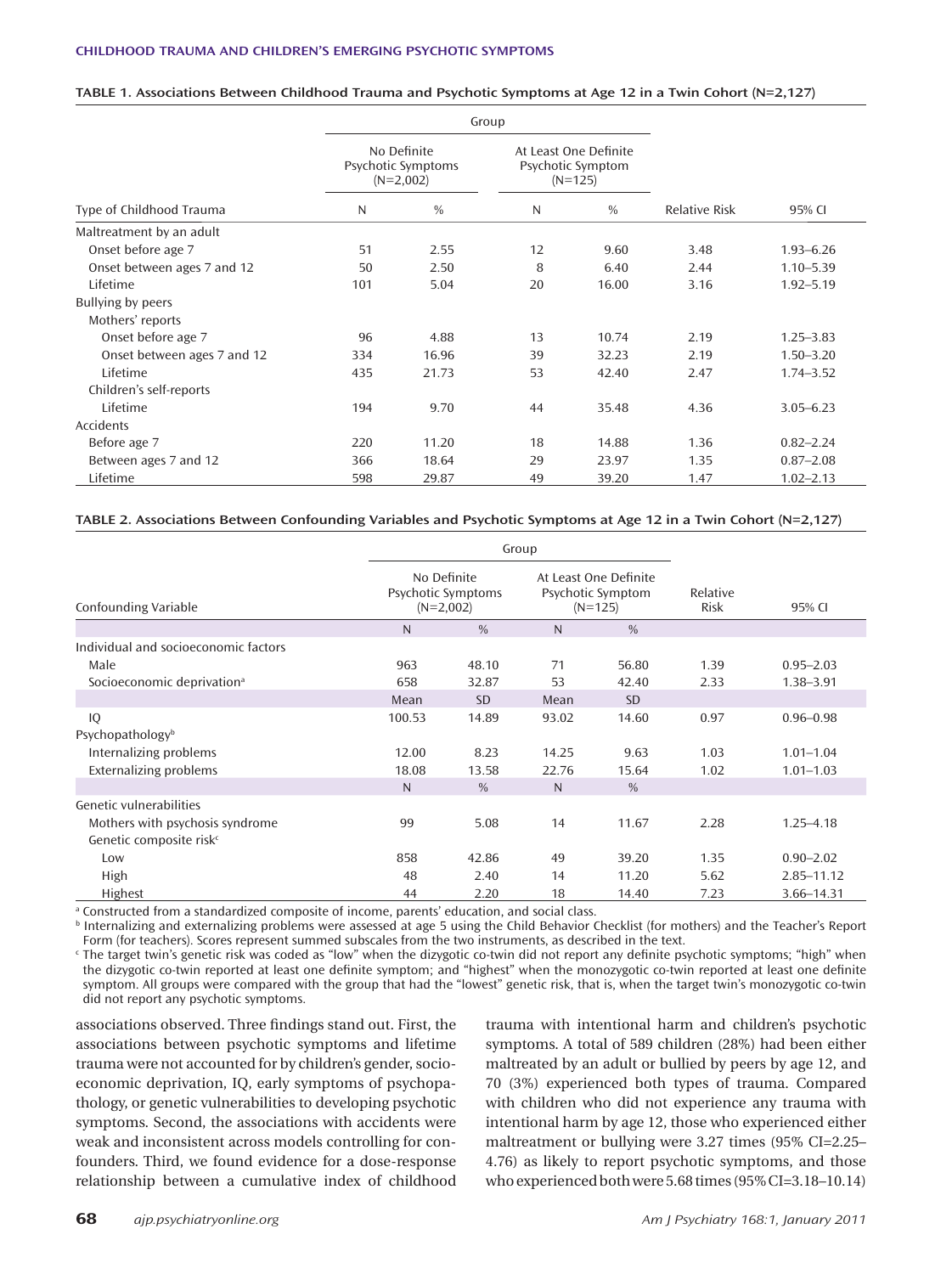|                                         | Lifetime Childhood Trauma   |               |                  |                  |                  |                         |                  |               |  |  |
|-----------------------------------------|-----------------------------|---------------|------------------|------------------|------------------|-------------------------|------------------|---------------|--|--|
|                                         | <b>Bullying by Peers</b>    |               |                  |                  |                  |                         |                  |               |  |  |
|                                         | Maltreatment by an<br>Adult |               |                  | Mothers' Reports |                  | Children's Self-Reports | Accidents        |               |  |  |
| Confounding Variable                    | Relative<br>Risk            | 95% CI        | Relative<br>Risk | 95% CI           | Relative<br>Risk | 95% CI                  | Relative<br>Risk | 95% CI        |  |  |
| Individual and socioeconomic<br>factors |                             |               |                  |                  |                  |                         |                  |               |  |  |
| Male                                    | 1.49                        | $0.95 - 2.32$ | 1.25             | $1.04 - 1.51$    | 1.16             | $0.88 - 1.53$           | 0.93             | $0.79 - 1.09$ |  |  |
| Socioeconomic deprivation               | 3.81                        | $2.11 - 6.88$ | 1.83             | $1.45 - 2.31$    | 2.10             | $1.49 - 2.97$           | 1.06             | $0.87 - 1.30$ |  |  |
| IQ                                      | 0.97                        | $0.96 - 0.98$ | 0.99             | $0.98 - 1.00$    | 0.98             | $0.97 - 0.99$           | 1.00             | $0.99 - 1.01$ |  |  |
| Children's psychopathology              |                             |               |                  |                  |                  |                         |                  |               |  |  |
| Internalizing problems                  | 1.04                        | $1.03 - 1.06$ | 1.02             | $1.02 - 1.03$    | 1.02             | $1.00 - 1.03$           | 1.01             | $0.99 - 1.01$ |  |  |
| <b>Externalizing problems</b>           | 1.04                        | $1.03 - 1.05$ | 1.02             | $1.02 - 1.03$    | 1.02             | $1.01 - 1.02$           | 1.01             | $1.00 - 1.01$ |  |  |
| Genetic vulnerabilities                 |                             |               |                  |                  |                  |                         |                  |               |  |  |
| Mothers with psychosis<br>syndrome      | 4.58                        | $2.76 - 7.61$ | 2.24             | $1.75 - 2.88$    | 1.94             | $1.21 - 3.11$           | 1.32             | $0.98 - 1.77$ |  |  |
| Genetic composite risk <sup>a</sup>     |                             |               |                  |                  |                  |                         |                  |               |  |  |
| Low                                     | 1.44                        | $0.90 - 2.31$ | 1.09             | $0.90 - 1.33$    | 1.12             | $0.83 - 1.50$           | 1.11             | $0.94 - 1.30$ |  |  |
| High                                    | 2.97                        | $1.34 - 6.57$ | 1.57             | $1.07 - 2.29$    | 2.69             | $1.63 - 4.44$           | 1.50             | $1.07 - 2.09$ |  |  |
| Highest                                 | 3.77                        | $1.78 - 8.01$ | 1.67             | $1.14 - 2.43$    | 3.59             | $2.40 - 5.37$           | 0.96             | $0.62 - 1.48$ |  |  |

#### **TABLE 3. Associations Between Confounding Variables and Childhood Trauma in a Twin Cohort (N=2,127)**

<sup>a</sup> The target twin's genetic risk was coded as "low" when the dizygotic co-twin did not report any definite psychotic symptoms; "high" when the dizygotic co-twin reported at least one definite symptom; and "highest" when the monozygotic co-twin reported at least one definite symptom. All groups were compared with the group that had the "lowest" genetic risk, that is, when the target twin's monozygotic co-twin did not report any psychotic symptoms.

#### **TABLE 4. Risk for Psychotic Symptoms at Age 12 Among Children in a Twin Cohort Who Experienced Lifetime Trauma, Unadjusted and Adjusted for Confounding Variables**

|                                                         |                                             | Association Between Trauma and Children's Psychotic Symptoms |                         |               |                                                 |               |                                     |               |                                     |               |  |
|---------------------------------------------------------|---------------------------------------------|--------------------------------------------------------------|-------------------------|---------------|-------------------------------------------------|---------------|-------------------------------------|---------------|-------------------------------------|---------------|--|
|                                                         |                                             |                                                              |                         |               | Adjusted for Confounding Variables <sup>a</sup> |               |                                     |               |                                     |               |  |
|                                                         | Had at<br>Least One<br>Psychotic<br>Symptom |                                                              | Unadjusted              |               | Individual and<br>Socioeconomic<br>Factors      |               | Children's<br>Psychopathology       |               | Genetic<br>Vulnerabilities          |               |  |
| Type of Childhood<br>Trauma                             | N                                           | $\frac{0}{0}$                                                | Relative<br><b>Risk</b> | 95% CI        | Adjusted<br>Relative<br>Risk                    | 95% CI        | Adjusted<br>Relative<br><b>Risk</b> | 95% CI        | Adjusted<br>Relative<br><b>Risk</b> | 95% CI        |  |
| Lifetime maltreatment<br>by an adult                    |                                             |                                                              | 3.16                    | $1.92 - 5.19$ | 2.51                                            | $1.49 - 4.24$ | 2.56                                | $1.51 - 4.35$ | 2.16                                | $1.42 - 3.28$ |  |
| N <sub>0</sub>                                          | 105                                         | 5.23                                                         |                         |               |                                                 |               |                                     |               |                                     |               |  |
| Yes                                                     | 20                                          | 16.53                                                        |                         |               |                                                 |               |                                     |               |                                     |               |  |
| Lifetime bullying by<br>peers                           |                                             |                                                              |                         |               |                                                 |               |                                     |               |                                     |               |  |
| Mother's report                                         |                                             |                                                              | 2.47                    | $1.74 - 3.52$ | 2.09                                            | $1.44 - 3.03$ | 2.20                                | $1.52 - 3.17$ | 2.12                                | $1.49 - 3.02$ |  |
| <b>No</b>                                               | 72                                          | 4.39                                                         |                         |               |                                                 |               |                                     |               |                                     |               |  |
| Yes                                                     | 53                                          | 10.86                                                        |                         |               |                                                 |               |                                     |               |                                     |               |  |
| Children's self-report                                  |                                             |                                                              | 4.36                    | $3.05 - 6.23$ | 3.55                                            | $2.47 - 5.12$ | 4.04                                | $2.82 - 5.79$ | 3.35                                | $2.28 - 4.91$ |  |
| <b>No</b>                                               | 80                                          | 4.24                                                         |                         |               |                                                 |               |                                     |               |                                     |               |  |
| Yes                                                     | 44                                          | 18.49                                                        |                         |               |                                                 |               |                                     |               |                                     |               |  |
| Lifetime accident                                       |                                             |                                                              | 1.47                    | $1.02 - 2.13$ | 1.47                                            | $1.02 - 2.13$ | 1.40                                | $0.96 - 2.02$ | 1.40                                | $0.99 - 1.97$ |  |
| N <sub>0</sub>                                          | 76                                          | 5.14                                                         |                         |               |                                                 |               |                                     |               |                                     |               |  |
| Yes                                                     | 49                                          | 7.57                                                         |                         |               |                                                 |               |                                     |               |                                     |               |  |
| Cumulative childhood<br>trauma with<br>intentional harm |                                             |                                                              |                         |               |                                                 |               |                                     |               |                                     |               |  |
| No trauma                                               | 48                                          | 3.27                                                         |                         |               |                                                 |               |                                     |               |                                     |               |  |
| One type                                                | 63                                          | 10.71                                                        | 3.27                    | $2.25 - 4.76$ | 2.86                                            | 1.95-4.19     | 3.08                                | $2.11 - 4.52$ | 2.60                                | $1.70 - 3.78$ |  |
| Two types                                               | 13                                          | 18.57                                                        | 5.68                    | 3.18-10.14    | 4.22                                            | $2.26 - 7.89$ | 4.57                                | $2.48 - 8.41$ | 3.81                                | $2.23 - 6.49$ |  |

a Individual and socioeconomic factors included gender, socioeconomic deprivation, and IQ; psychopathology included internalizing and externalizing problems; and genetic vulnerabilities included maternal psychosis syndrome and genetic composite risk.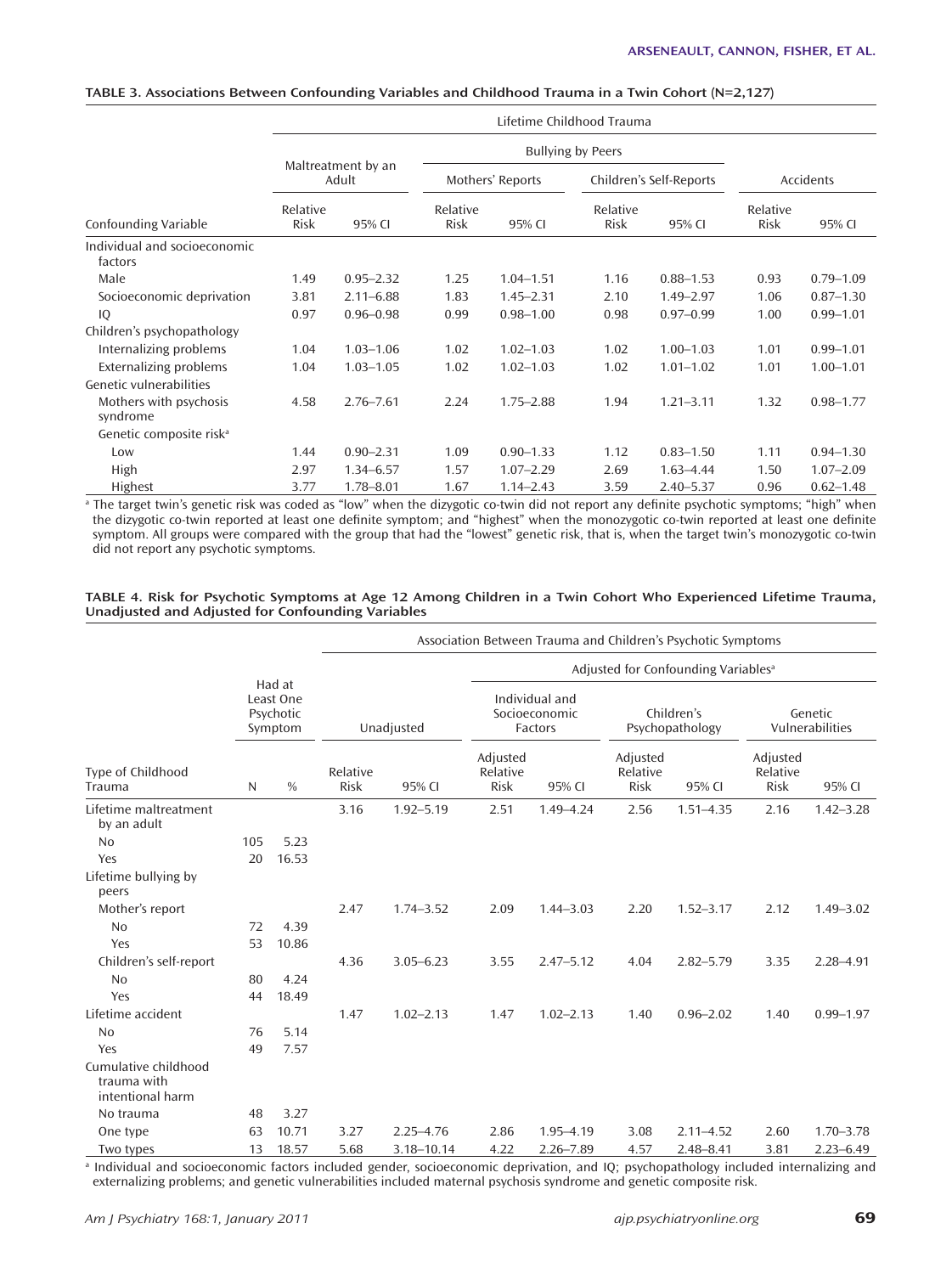**FIGURE 1. Risk of Psychotic Symptoms at Age 12 Associated With Cumulative Childhood Trauma**



as likely to report psychotic symptoms (Figure 1). These elevated risks remained significant after controlling for confounding variables. Analyses further indicated that children's genetic vulnerability for developing psychotic symptoms was not moderated by the cumulative history of childhood trauma whether genetic risk was indexed by a maternal history of psychosis  $(z=-1.36, p=0.174)$  or the  $co$ -twin's symptoms (z=-0.55, p=0.582).

## **Discussion**

Youths who report psychotic symptoms in their teens are at increased risk for developing psychotic illness later in life (6). In our sample of 12-year-olds, we found that a history of childhood trauma increased the likelihood that children would report such symptoms. Maltreatment by an adult and bullying by peers were strongly associated with children's reports of psychotic symptoms. These findings concur with previous research but go a step further by showing that this effect is 1) consistent across early and late childhood trauma; 2) similar for maltreatment by adults and bullying by peers, which both involve intention to harm; and 3) independent of the confounding effect of socioeconomic deprivation, low IQ, early psychopathology, and genetic susceptibility to developing psychotic illnesses. Children who experience abuse early in life show adjustment problems such as posttraumatic disorders, depression, and conduct problems (26). Our study, along with other reports, indicates that psychotic symptoms can be added to this list of harmful outcomes.

Our findings show consistency across types of trauma and across timing of the events. First, children's risks of reporting psychotic symptoms were similar across trauma characterized by intention to harm, whether these acts were perpetrated by adults or by peers. This finding suggests that an element of threat, or a perception of threat, could trigger psychotic symptoms, rather than the form the abuse may take (e.g., physical, sexual, or relational). However, our findings do not indicate that we can completely ignore the risk carried by forms of trauma that do not involve such intention. Children who experienced accidents at some point in their lives had a significantly

higher risk of reporting psychotic symptoms (albeit before adjustment for confounding variables). Second, trauma was related to risk of psychotic symptoms in a doseresponse fashion using a cumulative index of trauma, which is consistent with findings from another cohort of 12-year-olds (11). The cumulative effect of abuse from adults and peers, rather than its timing, appears to confer the highest risk for developing psychotic symptoms.

There is growing evidence supporting the risks associated with being bullied during childhood (27). Prospective data on trauma from population-based cohorts and samples of vulnerable youths converge in showing an elevated risk for psychosis among bullied children (11, 28, 29). Our results show a consistent pattern across informants, indicating that results did not differ depending on who reported on children's bullying experiences, although the effects were larger for self-reports. It is conceivable that the use of self-reports of bullying and symptoms of psychosis may overestimate the risk for psychosis. First, the association may be inflated by having the same informant reporting on both bullying experiences and psychotic symptoms. Second, traumatic experiences and perception of threats may be part of the symptomatology of psychotic disorders. When children are asked about their experience of bullying, their report may be biased by their symptoms of psychosis. Alternatively, mothers and teachers may underreport instances of bullying because they are not fully aware of the children's experiences.

Research is needed to identify mechanisms that could explain psychotic symptoms among children who have experienced trauma. Neurodevelopmental changes associated with the hypothalamic-pituitary-adrenal (HPA) axis could be one area of investigation (30). Alterations of the HPA axis are known to be associated with early experience of trauma (31, 32) as well as with psychotic illnesses (33). Childhood psychotic symptoms could be a result of neurodevelopmental changes in the HPA axis following repeated traumatic experiences. Cognitive distortion could also explain psychotic symptoms among people who experience trauma early in life (34). A childhood marked by a history of victimization could have an impact on threat perceptions and generate symptoms of psychosis—more specifically, symptoms of delusions and hallucinations.

Our study has limitations. First, we studied a cohort of twins, and our results may not be generalizable to singletons. However, previous studies have found no differences between twins and singletons in the prevalence rates of maltreatment and bullying (35, 36) or behavior problems (37–39). Second, we assessed a set of only seven psychotic symptoms. However, our questions are well established, have been validated, and have been used in other studies (6, 12, 40). Third, we remain uncertain about the timing of the psychotic symptoms, as they were not inquired about until age 12.

Early detection and targeted intervention for emerging psychotic symptoms have the potential to change the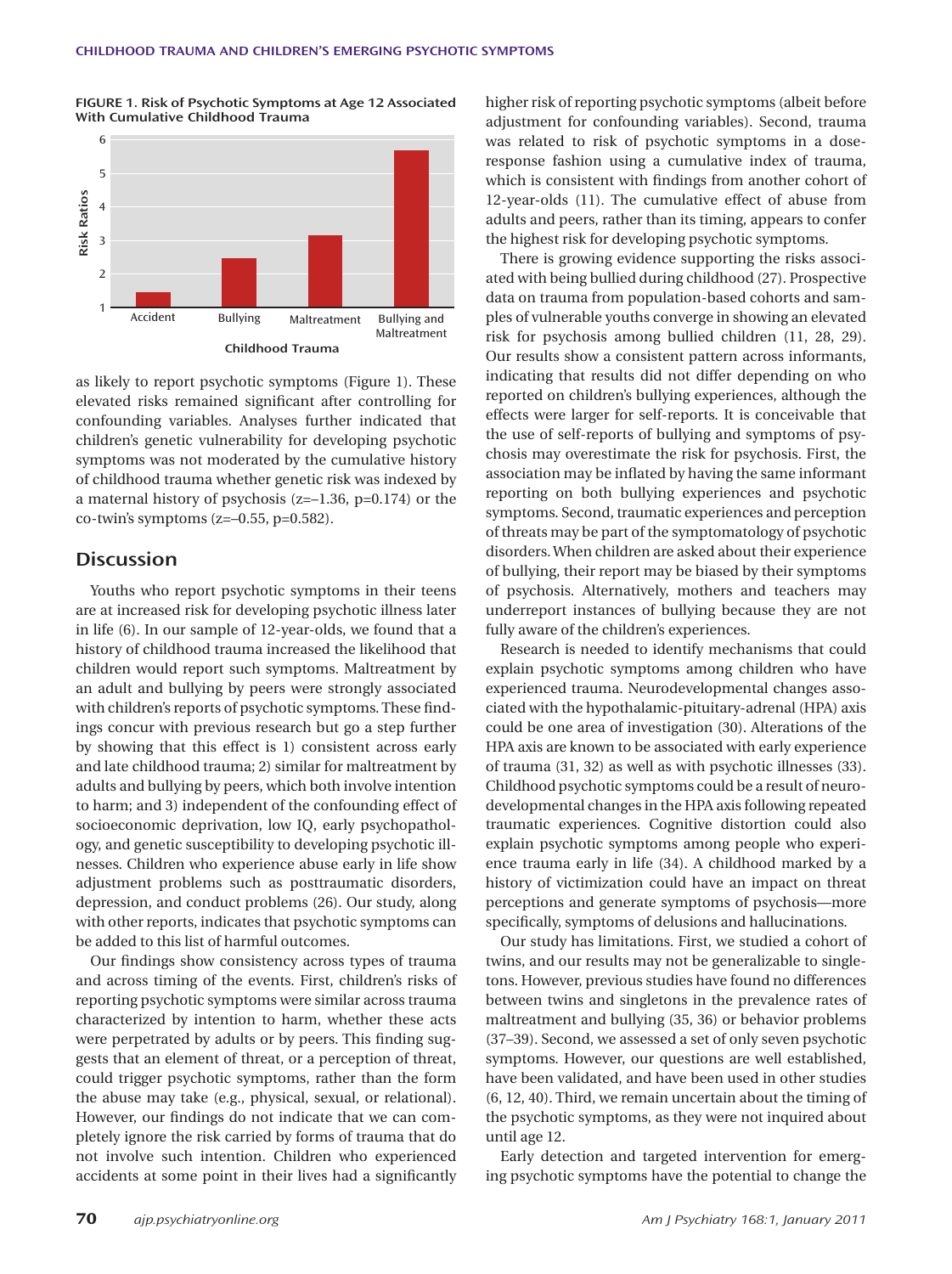course of early psychopathology (41). Our study has implications for clinicians working with children who report symptoms of psychosis. Assessment of trauma should be part of clinical interviews to ensure that maltreatment or bullying is not ongoing. Furthermore, intervention strategies should consider the possibility that young children who show early symptoms of psychosis may be growing up in threatening environments. Further studies are needed to strengthen the hypothesis that early trauma leads to symptoms of psychopathology in childhood, and not the reverse. In addition, neurobiological research should follow the lead from epidemiological studies and investigate the pathophysiological mechanisms linking trauma to psychosis. This would help guide early prevention efforts to reduce risk for psychotic symptoms among vulnerable children by, for instance, advising about the risks of early substance use (42). Much remains to be learned about the etiology of psychosis and the development of preventive measures by broadening the scope of research to include the nonclinical phenotype (43).

Received April 19, 2010; revision received July 1, 2010; accepted July 15, 2010 (doi: 10.1176/appi.ajp.2010.10040567). From the Medical Research Council (MRC) Social, Genetic, and Developmental Psychiatry Centre, King's College London; the Institute of Psychiatry, London; the Department of Psychiatry, Royal College of Surgeons in Ireland, Beaumont Hospital, Dublin; the Departments of Psychology and Neuroscience, Psychiatry, and Behavioral Sciences and the Institute for Genome Sciences and Policy, Duke University, Durham, N.C.; the Department of Psychiatry, University of São Paulo Medical School, São Paulo, Brazil; and the National Institute for Developmental Psychiatry, São Paulo. Address correspondence and reprint requests to Dr. Arseneault, Institute of Psychiatry, Box Number P080, De Crespigny Park, London SE5 8AF, U.K.; louise.arseneault@kcl.ac.uk (e-mail).

All authors report no financial relationships with commercial interests.

The Environmental Risk Longitudinal Twin Study (E-Risk) is funded by the Medical Research Council (MRC grant G9806489). Additional support was provided by National Institute of Child Health and Human Development grant HD061298, NIMH grant MH077874, Economic and Social Research Council grant RES-177-25-0013, the Johan Jacobs Foundation, the British Academy, and the Nuffield Foundation. Dr. Arseneault is supported by a Career Scientist Award from the U.K. Department of Health. Dr. Cannon is funded by a Clinician Scientist Award from the Health Research Board, Ireland. Dr. Fisher is funded by a postdoctoral fellowship from the MRC and ESRC. Professors Moffitt and Caspi are supported by the Lady Davis Fellowship of the Hebrew University and the Caselberg Trust. Professor Caspi is a Royal Society Wolfson Research Merit Award holder.

The authors thank Michael Rutter and Robert Plomin for their contributions and Thomas Achenbach for kind permission to adapt the Child Behavior Checklist.

#### **References**

- 1. van Os J, Krabbendam L, Myin-Germeys I, Delespaul P: The schizophrenia envirome. Curr Opin Psychiatry 2005; 18:141–145
- 2. Welham J, Isohanny M, Jones P, McGrath J: The antecedents of schizophrenia: a review of birth cohort studies. Schizophr Bull 2009; 35:603–623
- 3. Read J, van Os J, Morrison AP, Ross CA: Childhood trauma, psychosis, and schizophrenia: a literature review with theoretical and clinical implications. Acta Psychiatr Scand 2005; 112:330–350
- 4. Morgan C, Fisher HL: Environmental factors in schizophrenia: childhood trauma: a critical review. Schizophr Bull 2007; 33:3–10
- 5. Bendall S, Jackson HJ, Hulbert CA, McGorry PD: Childhood trauma and psychotic disorders: a systematic, critical review of the evidence. Schizophr Bull 2008; 34:568–579
- 6. Poulton R, Caspi A, Moffitt TE, Cannon M, Murray R, Harrington H: Children's self-reported psychotic symptoms and adult schizophreniform disorder. Arch Gen Psychiatry 2000; 57:1053–1058
- 7. Fisher HL, Jones PB, Fearon P, Craig TK, Dazzan P, Morgan K, Hutchinson G, Doody GA, McGuffin P, Leff J, Murray RM, Morgan C: The varying impact of type, timing, and frequency of exposure to childhood adversity on its association with adult psychotic disorder. Psych Med (Epub ahead of print, Feb 24, 2010)
- 8. Plomin R, DeFries JC, Loehlin JC: Genotype-environment interaction and correlation in the analysis of human behavior. Psychol Bull 1977; 84:309–322
- 9. Trouton A, Spinath FM, Plomin R: Twins Early Development Study (TEDS): a multivariate, longitudinal genetic investigation of language, cognition, and behaviour problems in childhood. Twin Res 2002; 38:444–448
- 10. Polanczyk G, Moffitt TE, Arseneault L, Cannon M, Ambler A, Keefe RSE, Houts R, Odgers CL, Caspi A: Childhood psychotic symptoms share etiological and clinical features with adult schizophrenia: results from a representative birth cohort. Arch Gen Psychiatry 2010; 67:328–338
- 11. Schreier A, Wolke D, Thomas K, Horwood J, Hollis C, Gunnell D, Lewis G, Thompson A, Zammit S, Duffy L, Salvi G, Harrison G: Prospective study of peer victimization in childhood and psychotic symptoms in a nonclinical population at age 12 years. Arch Gen Psychiatry 2009; 66:527–536
- 12. Horwood J, Salvi G, Thomas K, Duffy L, Gunnell D, Hollis C, Lewis G, Menezes P, Thompson A, Wolke D, Zammit S, Harrison G: IQ and non-clinical psychotic symptoms in 12-year-olds: results from the ALSPAC birth cohort. Br J Psychiatry 2008; 193:185–191
- 13. Dodge KA, Bates JE, Pettit GS: Mechanisms in the cycle of violence. Science 1990; 250:1678–1683
- 14. Lansford JE, Dodge KA, Pettit GS, Bates JE, Crozier J, Kaplow J: Long-term effects of early child physical maltreatment on psychological, behavioral, and academic problems in adolescence: a 12-year prospective study. Arch Pediatr Adolesc Med 2002; 156:824–830
- 15. Dodge KA, Pettit GS, Bates JE, Valente E: Social informationprocessing patterns partially mediate the effect of early physical abuse on later conduct problems. J Abnorm Psychol 1995; 104:632–643
- 16. Caspi A, Moffitt TE, Thornton A, Freedman D, Amell JW, Harrington H, Smeijers J, Silva PA: The life history calendar: a research and clinical assessment method for collecting retrospective event-history data. Int J Methods Psychiatr Res 1996; 6:101–114
- 17. Wechsler D: Wechsler Preschool and Primary Scale of Intelligence–Revised. San Antonio, Tex, Psychological Corporation, 1991
- 18. Sattler JM: Assessment of Children: WISC-III and WPPSI-R Supplement. San Diego, JM Sattler, 1992
- 19. Achenbach TM: Manual for the Child Behavior Checklist/4-18 and 1991 Profile. Burlington, University of Vermont, Department of Psychiatry, 1991
- 20. Achenbach MT: Manual for the Teacher's Report Form and 1991 Profile. Burlington, University of Vermont, Department of Psychiatry, 1991
- 21. Robins LN: Diagnostic Interview Schedule for DSM-IV. St Louis, Washington University School of Medicine, 1995
- 22. Myin-Gerneys I, Krabbendam L, van Os J: Continuity of psychotic symptoms in the community. Curr Opin Psychiatry 2003; 16:443–449
- 23. Jaffee SR, Caspi A, Moffitt TE, Taylor A: Physical maltreatment victim to antisocial child: evidence of an environmentally mediated process. J Abnorm Psychol 2004; 113:44–55